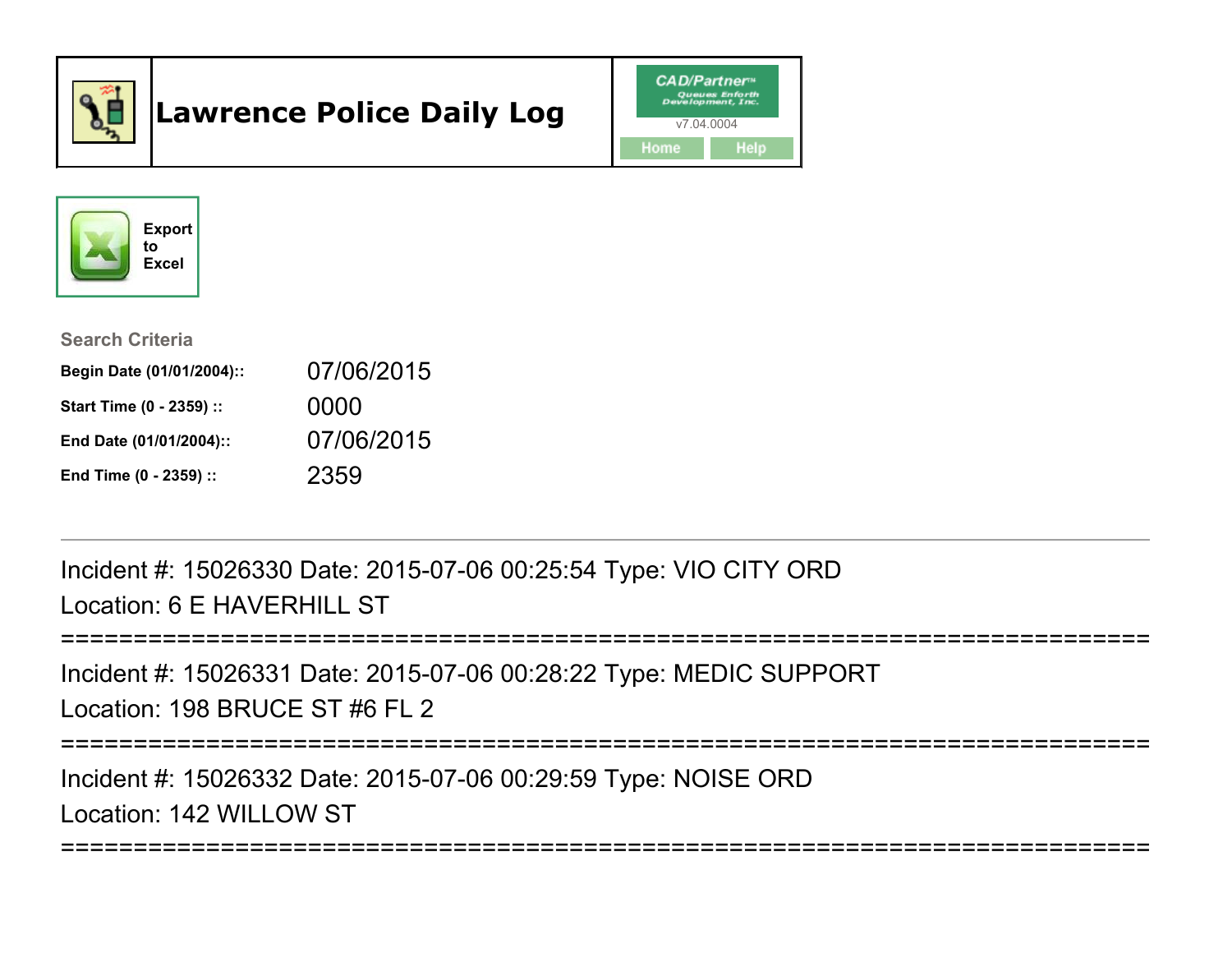Incident #: 15026333 Date: 2015-07-06 00:45:49 Type: DISORDERLYLocation: MAKARENA / 150 COMMON ST

Incident #: 15026334 Date: 2015-07-06 00:57:02 Type: DOMESTIC/PASTLocation: 1 TREMONT ST #1A

===========================================================================

===========================================================================

Incident #: 15026335 Date: 2015-07-06 01:20:18 Type: DOMESTIC/PROGLocation: 227 PARK ST FL 2

===========================================================================

Incident #: 15026336 Date: 2015-07-06 01:34:21 Type: NOISE ORDLocation: 117 GARDEN ST FL 3

===========================================================================

Incident #: 15026337 Date: 2015-07-06 01:36:53 Type: INVESTIGATIONLocation: SOUTH COMMON / null

===========================================================================

Incident #: 15026338 Date: 2015-07-06 02:01:36 Type: M/V STOPLocation: AMESBURY ST & LOWELL ST

===========================================================================

Incident #: 15026339 Date: 2015-07-06 02:03:36 Type: NOISE ORDLocation: 112 MARSTON ST #404

===========================================================================

===========================================================================

Incident #: 15026340 Date: 2015-07-06 02:22:43 Type: M/V STOPLocation: HAVERHILL ST & LAWRENCE ST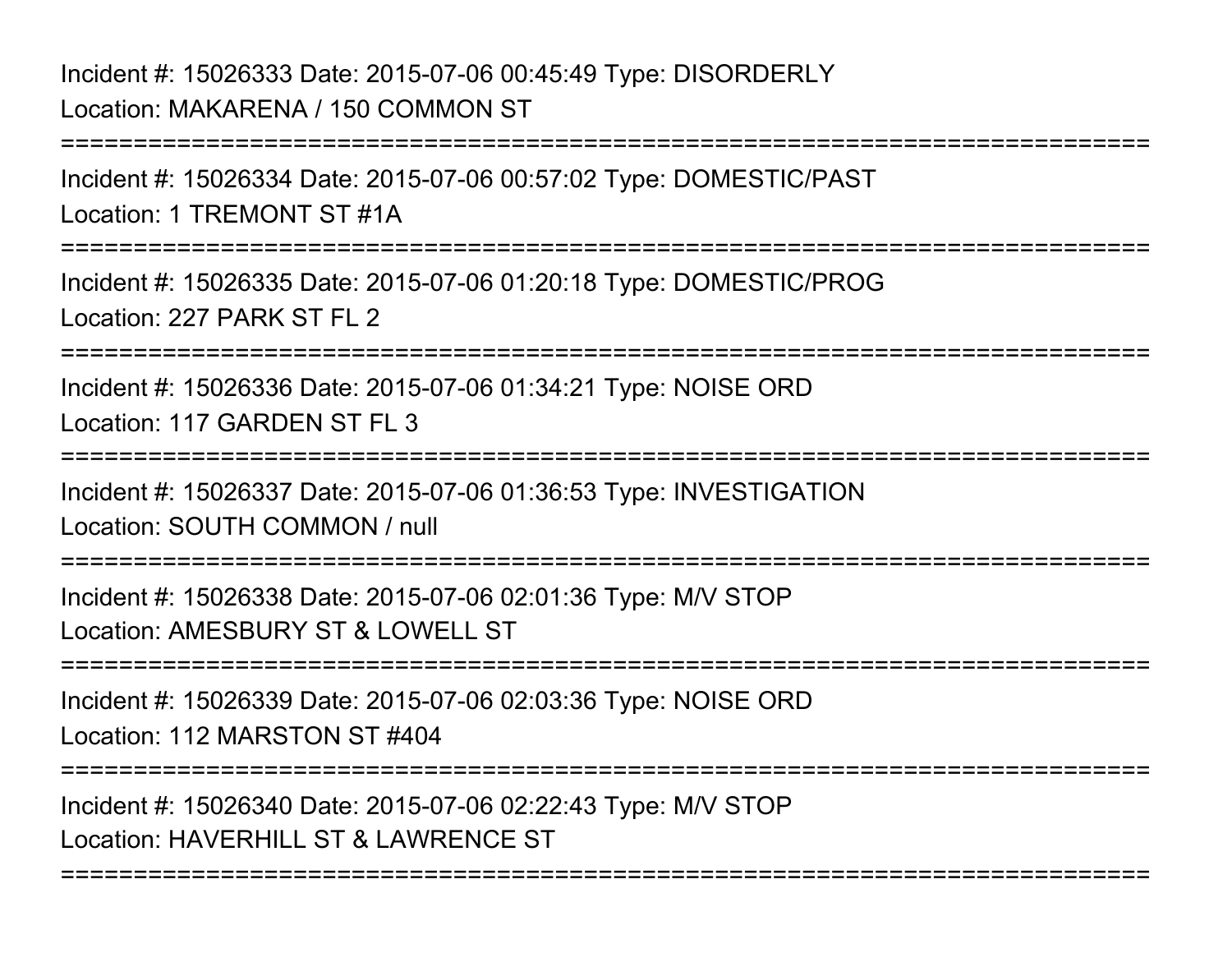Location: 91 STEARNS AV

===========================================================================Incident #: 15026342 Date: 2015-07-06 02:34:59 Type: SUS PERS/MVLocation: 12 DIAMOND ST===========================================================================Incident #: 15026343 Date: 2015-07-06 02:44:38 Type: ALARMS Location: LAWRENCE TRAINING SCHOOL / 530 BROADWAY FL 2===========================================================================Incident #: 15026344 Date: 2015-07-06 02:53:39 Type: UNWANTEDGUESTLocation: 61 ROLLINS ST ===========================================================================Incident #: 15026345 Date: 2015-07-06 03:50:25 Type: FIRE/MVLocation: TEWKSBURY ST===========================================================================Incident #: 15026346 Date: 2015-07-06 04:19:34 Type: STOL/MV/PASLocation: 39 HUDSON AV===========================================================================Incident #: 15026347 Date: 2015-07-06 05:33:20 Type: DOMESTIC/PROGLocation: 35 AVON ST===========================================================================Incident #: 15026348 Date: 2015-07-06 06:02:32 Type: ALARMSLocation: ARIAS RESD. / 259 FARNHAM ST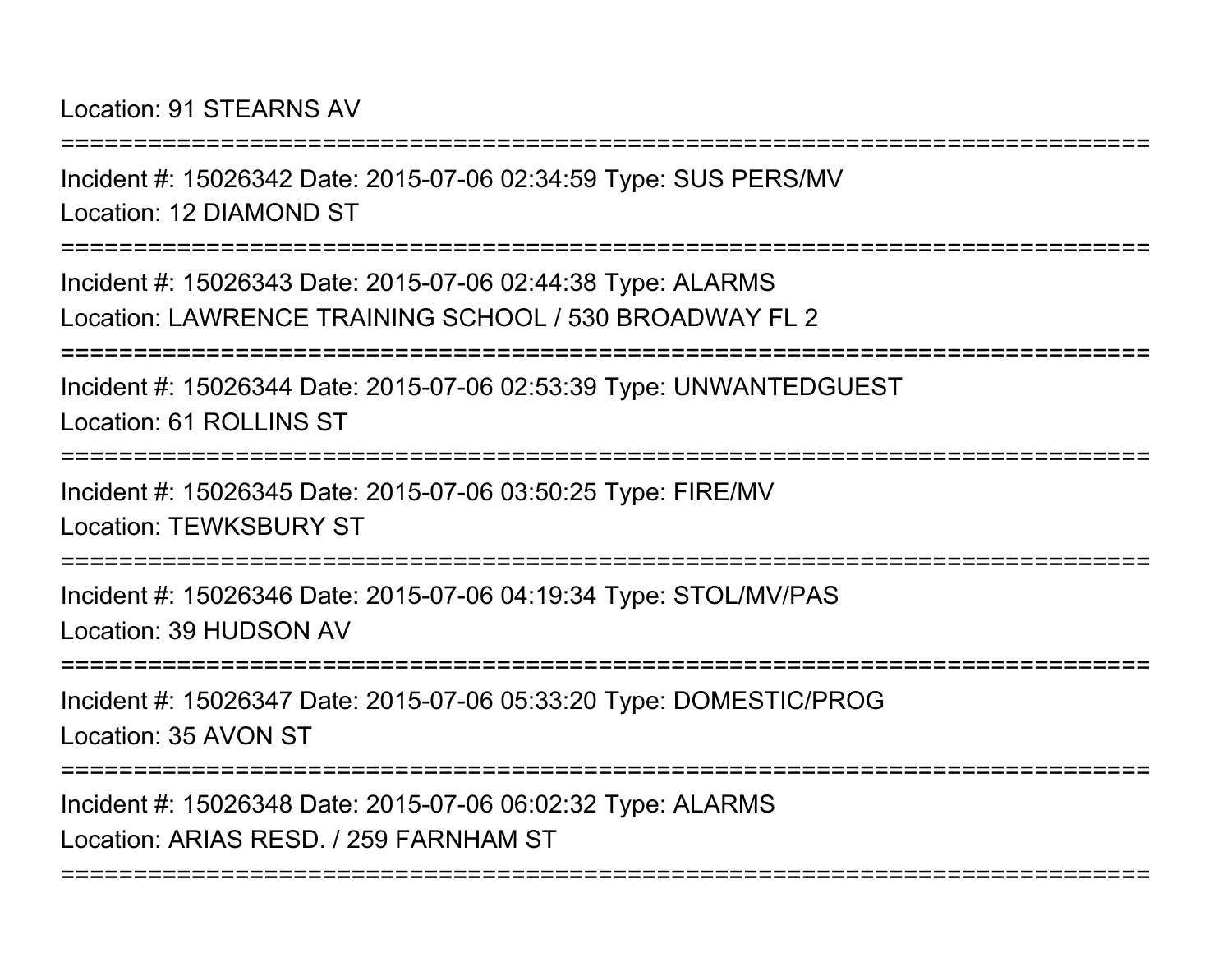#### Location: SEVEN ELEVEN / 99 HAMPSHIRE ST

===========================================================================Incident #: 15026350 Date: 2015-07-06 06:17:06 Type: MEDIC SUPPORTLocation: 265 AMES ST FL 1===========================================================================Incident #: 15026351 Date: 2015-07-06 06:28:27 Type: SUS PERS/MVLocation: 20 DANA ST===========================================================================Incident #: 15026352 Date: 2015-07-06 06:29:13 Type: M/V STOPLocation: HAVERHILL ST & JACKSON ST ===========================================================================Incident #: 15026353 Date: 2015-07-06 06:56:57 Type: STOL/MV/PASLocation: 64 HOLLY ST===========================================================================Incident #: 15026354 Date: 2015-07-06 07:10:34 Type: M/V STOPLocation: CANAL & MARSTON===========================================================================Incident #: 15026355 Date: 2015-07-06 07:19:03 Type: STOL/MV/PASLocation: 48 WARREN ST===========================================================================Incident #: 15026356 Date: 2015-07-06 07:30:57 Type: M/V STOPLocation: COMMON ST & HAMPSHIRE ST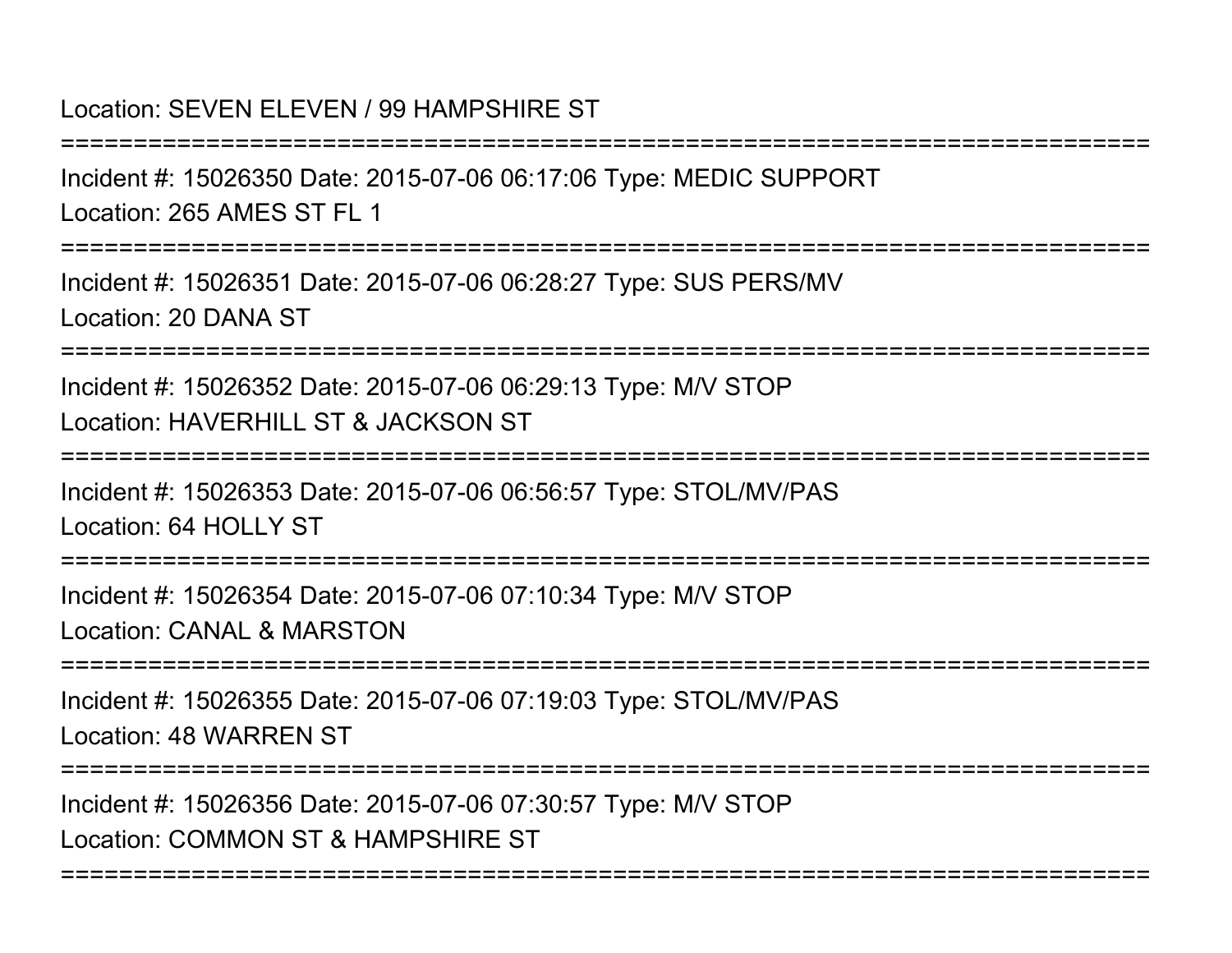Location: 12 CUSTER ST FL 3

Incident #: 15026358 Date: 2015-07-06 07:36:16 Type: TRESPASSINGLocation: 11 LAWRENCE ST FL 5

===========================================================================

===========================================================================

Incident #: 15026359 Date: 2015-07-06 07:50:00 Type: MEDIC SUPPORTLocation: 45 BROADWAY

===========================================================================

Incident #: 15026360 Date: 2015-07-06 07:52:40 Type: CLOSE STREETLocation: ANDOVER ST & PARKER ST

===========================================================================

Incident #: 15026361 Date: 2015-07-06 07:59:41 Type: MV/BLOCKINGLocation: AMESBURY ST & BRADFORD ST

===========================================================================

Incident #: 15026362 Date: 2015-07-06 08:07:30 Type: ALARMSLocation: GOMEZ MARKET / 294 PROSPECT ST

===========================================================================

Incident #: 15026363 Date: 2015-07-06 08:20:26 Type: TOW OF M/VLocation: AVON ST & F HAVERHILL ST

===========================================================================

===========================================================================

Incident #: 15026364 Date: 2015-07-06 09:13:04 Type: HIT & RUN M/VLocation: 28 SUMMER ST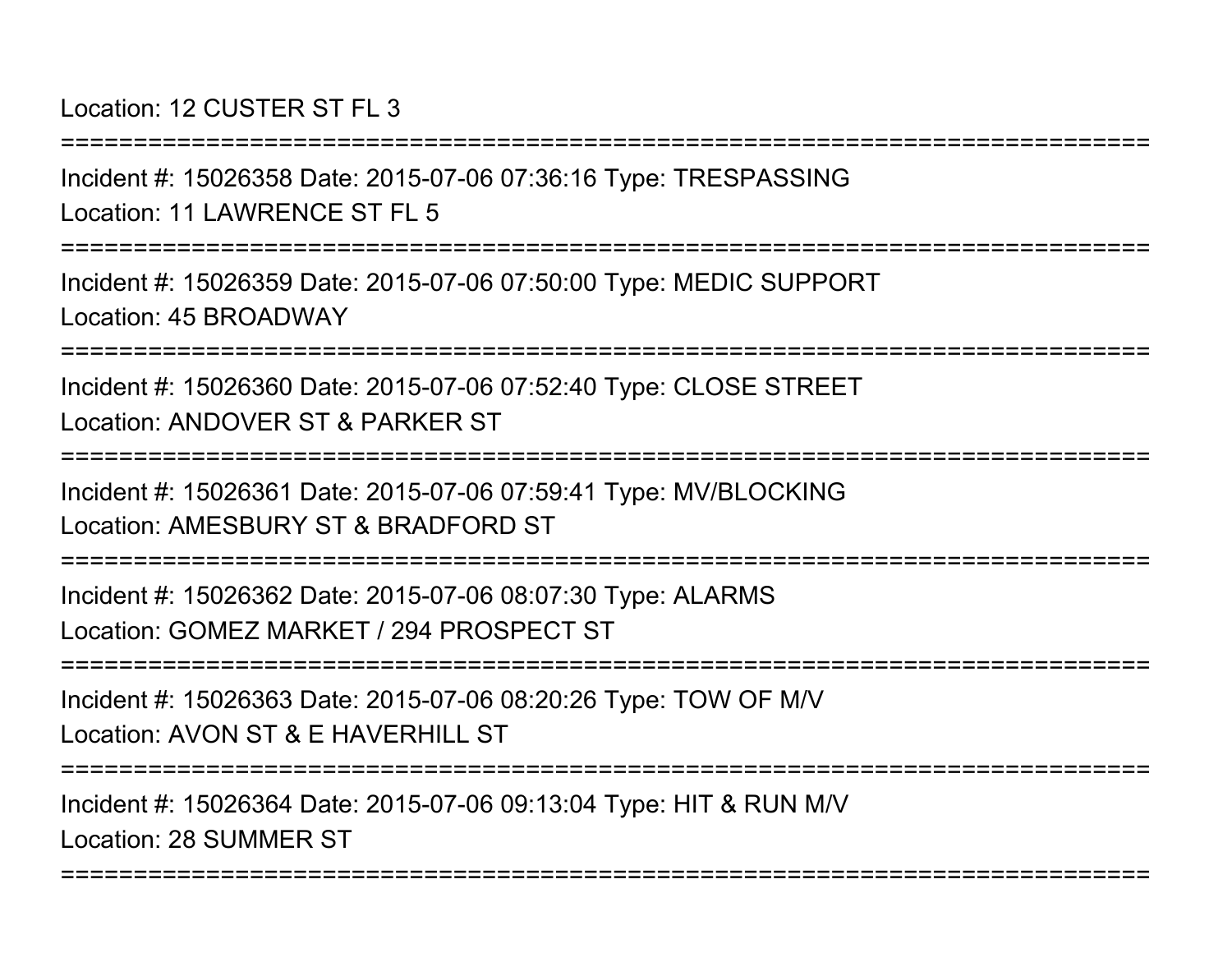## Location: CLIFTON ST & EASTON ST

| Incident #: 15026366 Date: 2015-07-06 09:18:07 Type: FIRE/MV<br>Location: 45 EATON ST                 |
|-------------------------------------------------------------------------------------------------------|
| Incident #: 15026367 Date: 2015-07-06 09:25:19 Type: M/V STOP<br>Location: LAWRENCE ST & MAPLE ST     |
| Incident #: 15026368 Date: 2015-07-06 09:30:36 Type: TOW OF M/V<br>Location: 76 HAWLEY ST             |
| Incident #: 15026369 Date: 2015-07-06 09:43:07 Type: ANIMAL COMPL<br>Location: 222 PROSPECT ST        |
| Incident #: 15026371 Date: 2015-07-06 09:50:26 Type: BUILDING CHK<br><b>Location: 31 ARLINGTON ST</b> |
| Incident #: 15026370 Date: 2015-07-06 10:09:23 Type: TOW OF M/V<br>Location: 62 FERRY ST              |
| Incident #: 15026372 Date: 2015-07-06 10:13:42 Type: SUS PERS/MV<br>Location: 4 BICKNELL TER          |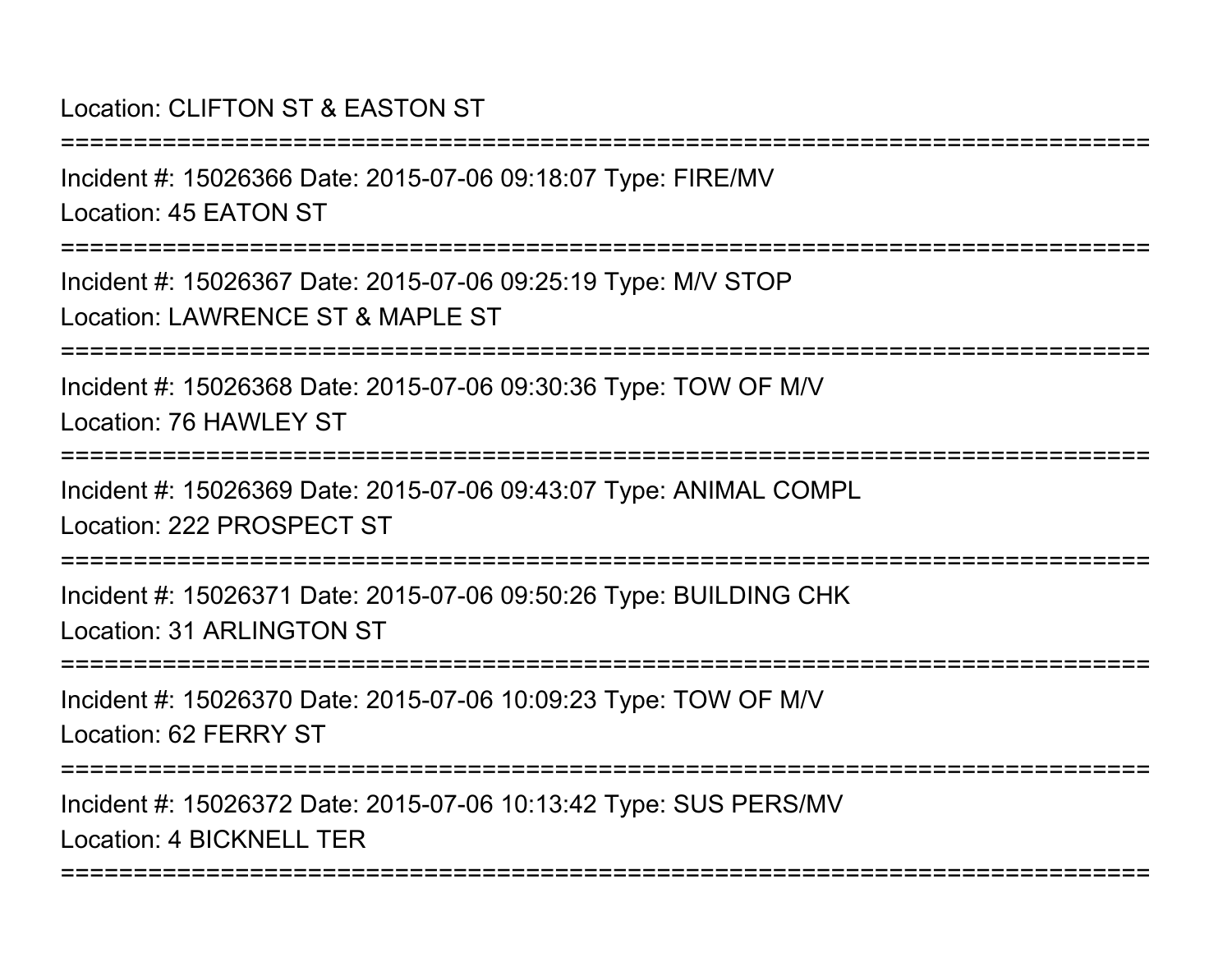#### Location: 52 UNION ST #BASEMENT

Incident #: 15026374 Date: 2015-07-06 10:33:02 Type: DRUG VIOLocation: POST OFFICE / 431 COMMON ST

===========================================================================

===========================================================================

Incident #: 15026375 Date: 2015-07-06 10:35:56 Type: TOW OF M/VLocation: 56 FERRY ST

===========================================================================

Incident #: 15026376 Date: 2015-07-06 10:44:36 Type: AUTO ACC/NO PILocation: RIVERWALK MANAGEMENT / 500 MERRIMACK ST

===========================================================================

Incident #: 15026377 Date: 2015-07-06 10:45:24 Type: DPWLocation: 22 STORROW ST

===========================================================================

Incident #: 15026378 Date: 2015-07-06 10:50:03 Type: INVESTIGATIONLocation: COADY'S TOWING SERVICE / 139 MARSTON ST

===========================================================================

Incident #: 15026379 Date: 2015-07-06 10:56:29 Type: SUS PERS/MVLocation: 19 GALE ST

===========================================================================

===========================================================================

Incident #: 15026380 Date: 2015-07-06 10:58:05 Type: LIC PLATE STOLocation: 28 ARLINGTON ST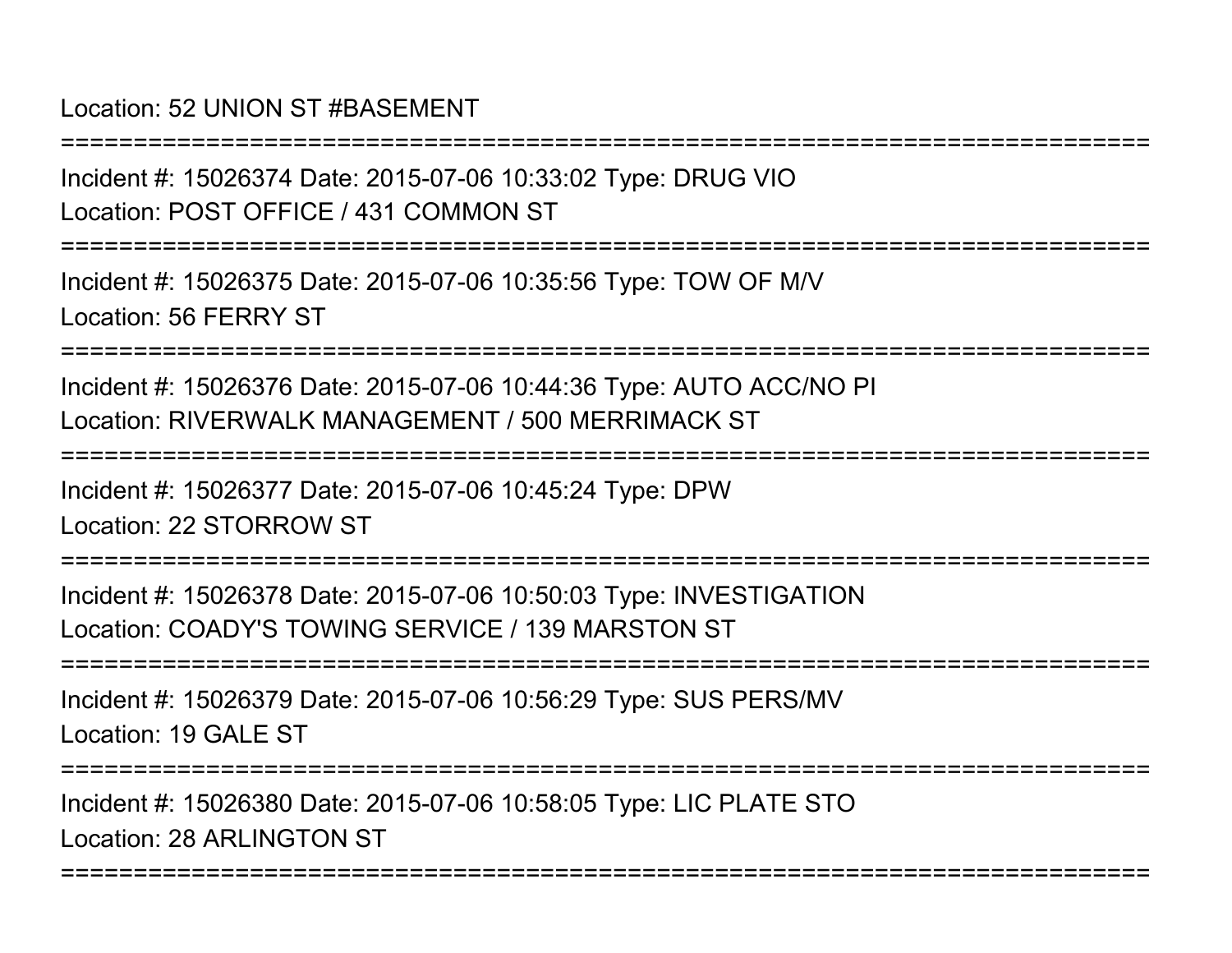Location: 101 AMESBURY ST

===========================================================================Incident #: 15026382 Date: 2015-07-06 11:07:25 Type: INVEST CONTLocation: 63 S UNION ST===========================================================================Incident #: 15026384 Date: 2015-07-06 11:10:01 Type: B&E/MV/PASTLocation: 7 DANA ST===========================================================================Incident #: 15026383 Date: 2015-07-06 11:11:34 Type: TOW OF M/VLocation: ESSEX ST & LAWRENCE ST===========================================================================Incident #: 15026385 Date: 2015-07-06 11:23:00 Type: TOW OF M/VLocation: 391 CHESTNUT ST===========================================================================Incident #: 15026386 Date: 2015-07-06 11:23:58 Type: 209A/SERVELocation: 233 JACKSON ST #6 FL 2===========================================================================Incident #: 15026387 Date: 2015-07-06 11:28:40 Type: STOL/MV/PASLocation: 95 SARATOGA ST===========================================================================Incident #: 15026388 Date: 2015-07-06 11:32:48 Type: WIRE DOWN

===========================================================================

Location: 65 INMAN ST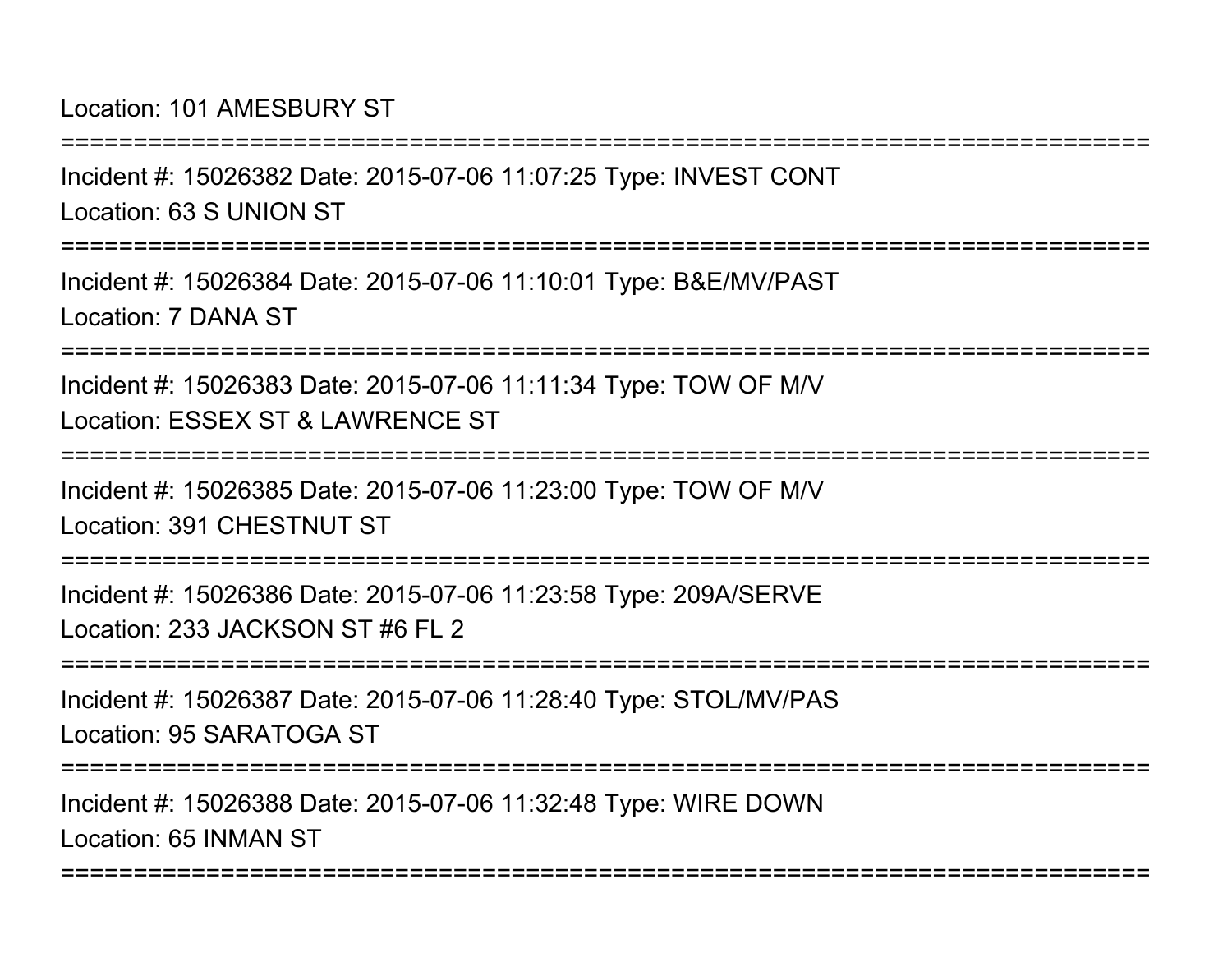Location: 75 MANCHESTER ST

Incident #: 15026390 Date: 2015-07-06 11:40:36 Type: M/V STOPLocation: BOWDOIN ST & S BROADWAY===========================================================================

Incident #: 15026391 Date: 2015-07-06 11:52:00 Type: ANIMAL COMPLLocation: 641 ANDOVER ST

===========================================================================

===========================================================================

Incident #: 15026392 Date: 2015-07-06 11:55:12 Type: DISTURBANCELocation: 277 WATER ST FL 3

===========================================================================

Incident #: 15026393 Date: 2015-07-06 12:20:00 Type: M/V STOPLocation: 48 HAMPSHIRE ST

===========================================================================

Incident #: 15026394 Date: 2015-07-06 12:28:50 Type: MAN DOWNLocation: 181 JACKSON ST

===========================================================================

Incident #: 15026395 Date: 2015-07-06 12:37:11 Type: M/V STOPLocation: COMMON ST & JACKSON ST

===========================================================================

===========================================================================

Incident #: 15026396 Date: 2015-07-06 12:37:21 Type: ANIMAL COMPLLocation: COMMONWEALTH IMPORTS / 479 BROADWAY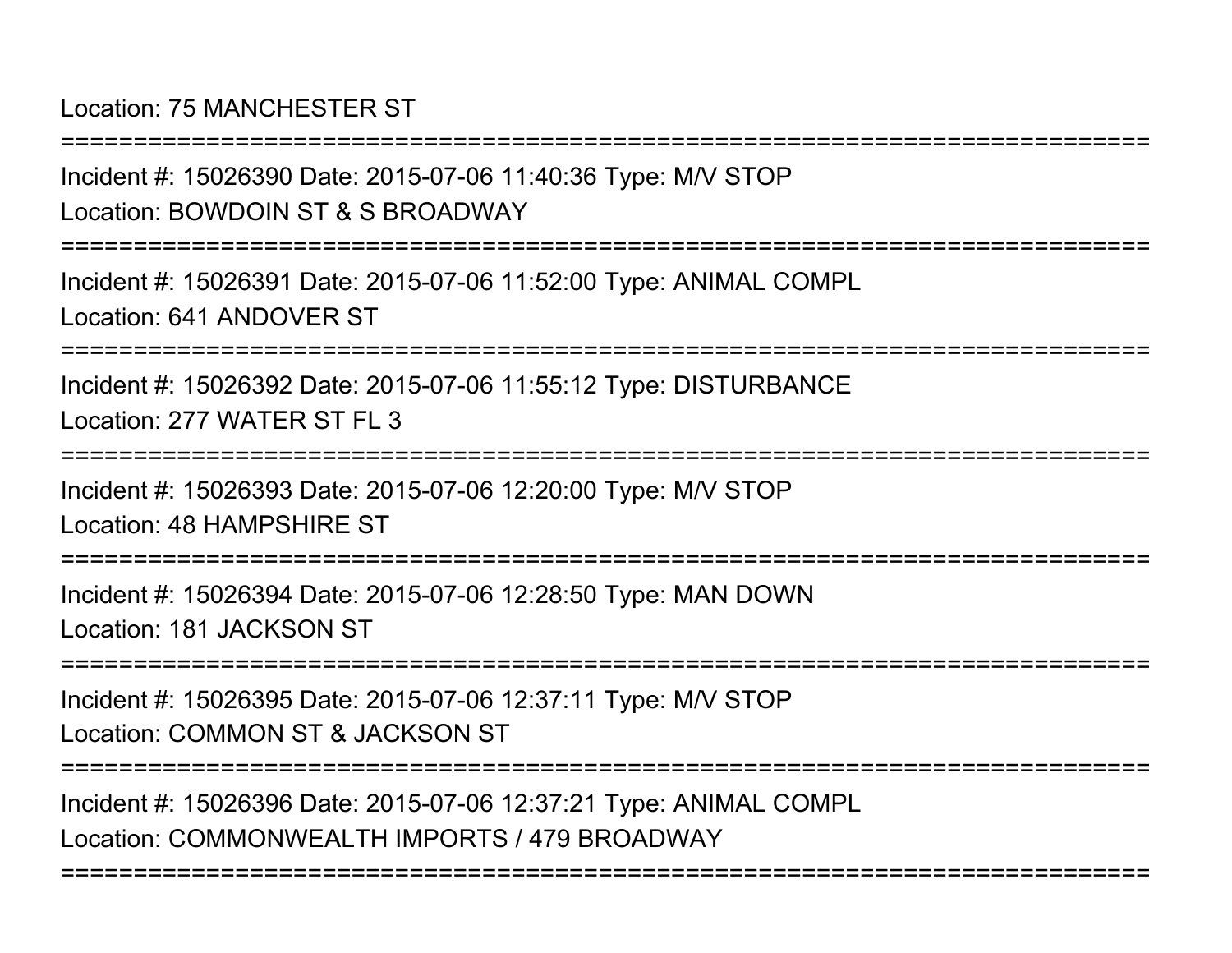### Location: 5 LOWELL TER FL 2NDFL

Incident #: 15026398 Date: 2015-07-06 12:55:19 Type: TOW OF M/VLocation: 2 BUNKERHILL ST

===========================================================================

===========================================================================

Incident #: 15026400 Date: 2015-07-06 13:04:28 Type: MAL DAMAGELocation: 263 BAILEY ST

===========================================================================

Incident #: 15026399 Date: 2015-07-06 13:05:59 Type: STOL/MV/PRLocation: 72 UNION ST

===========================================================================

Incident #: 15026401 Date: 2015-07-06 13:07:38 Type: CK WELL BEINGLocation: 32 LAWRENCE ST #RM11

===========================================================================

Incident #: 15026403 Date: 2015-07-06 13:09:38 Type: 209A/VIOLATIONLocation: RITE AID PHARMACY / 365 ESSEX ST

===========================================================================

Incident #: 15026402 Date: 2015-07-06 13:11:14 Type: M/V STOPLocation: 35 MARSTON ST

===========================================================================

===========================================================================

Incident #: 15026404 Date: 2015-07-06 13:15:50 Type: 209A/SERVE

Location: 248 BROADWAY #402 FL 4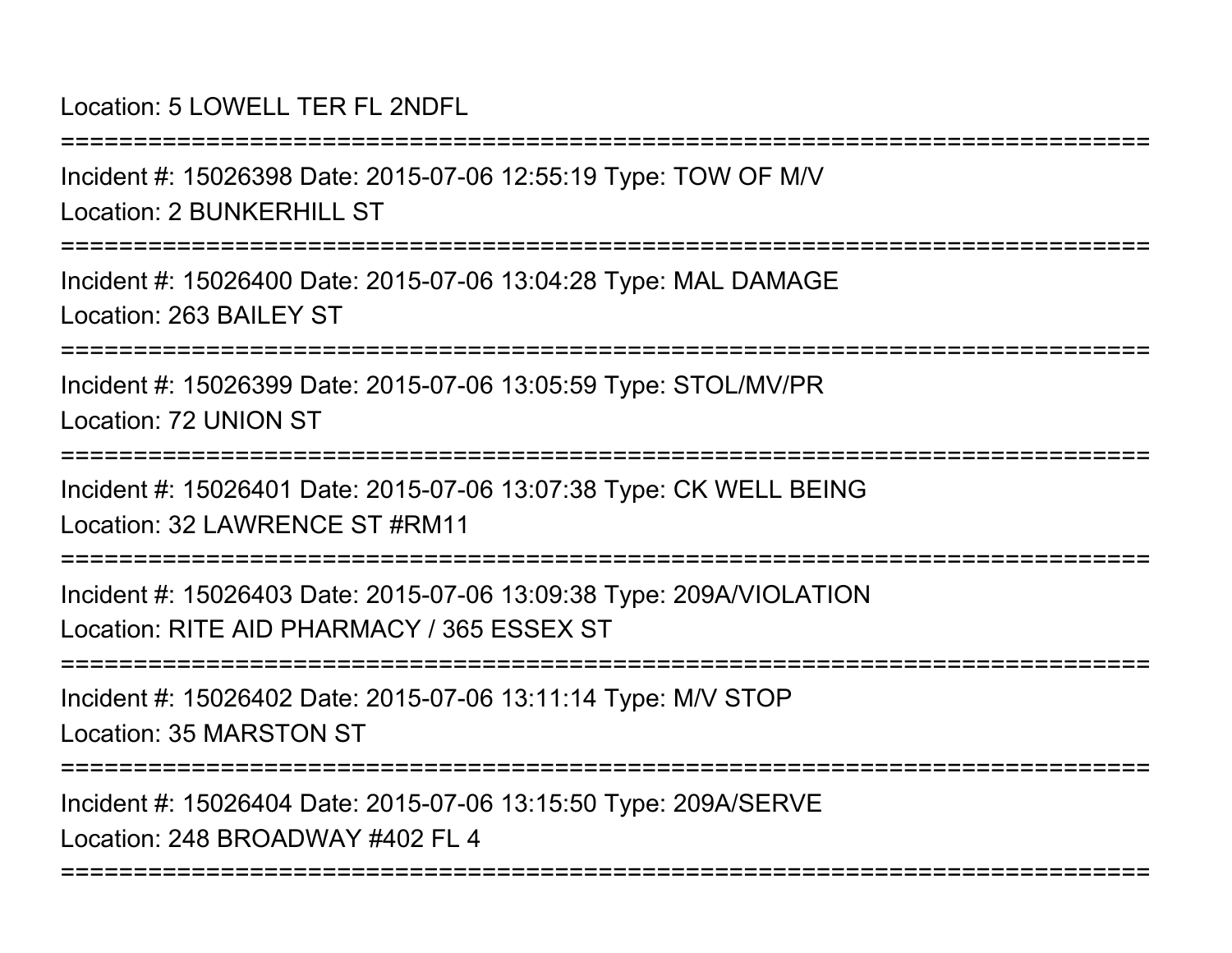Location: 439 S UNION ST

===========================================================================Incident #: 15026406 Date: 2015-07-06 13:35:15 Type: M/V STOPLocation: 102 ESSEX ST===========================================================================Incident #: 15026407 Date: 2015-07-06 13:36:09 Type: M/V STOPLocation: 102 ESSEX ST===========================================================================Incident #: 15026408 Date: 2015-07-06 13:36:12 Type: AUTO ACC/NO PILocation: FRANKLIN ST & LOWELL ST===========================================================================Incident #: 15026409 Date: 2015-07-06 13:37:07 Type: TOW OF M/VLocation: APPLETON ST & ESSEX ST===========================================================================

Incident #: 15026410 Date: 2015-07-06 13:40:49 Type: TOW OF M/VLocation: APPLETON ST & ESSEX ST

===========================================================================

Incident #: 15026411 Date: 2015-07-06 14:01:25 Type: TOW OF M/VLocation: 19 ABBOTT ST

===========================================================================

===========================================================================

Incident #: 15026412 Date: 2015-07-06 14:03:29 Type: AUTO ACC/PILocation: ESSEX ST & JACKSON ST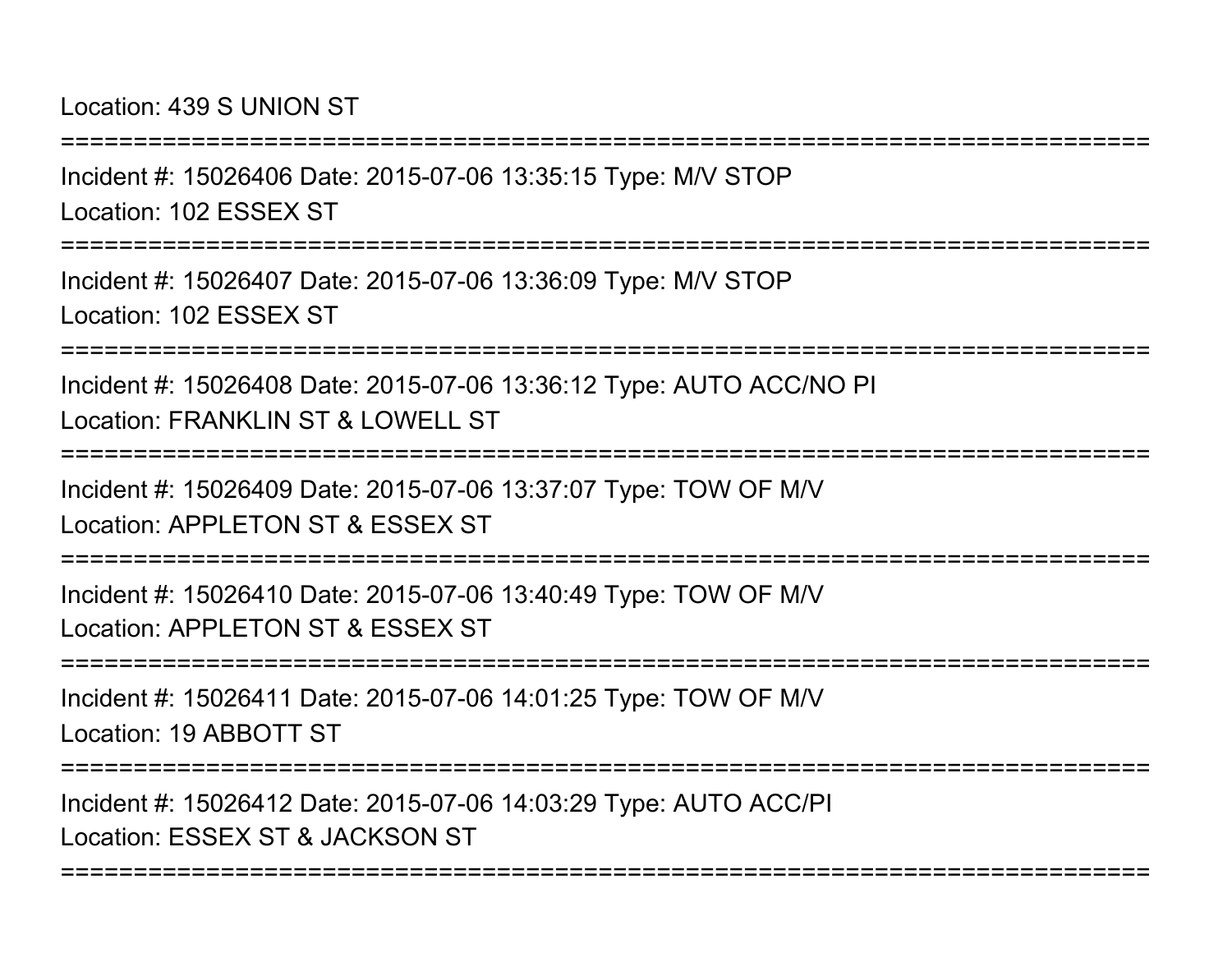Location: 2 APPL FTON ST

===========================================================================Incident #: 15026414 Date: 2015-07-06 14:21:08 Type: M/V STOPLocation: 191 NEWBURY ST===========================================================================Incident #: 15026415 Date: 2015-07-06 14:24:58 Type: TOW OF M/VLocation: FARNHAM ST & FOSTER ST===========================================================================Incident #: 15026416 Date: 2015-07-06 14:25:57 Type: THREATSLocation: 8 WENDELL ST #3===========================================================================Incident #: 15026417 Date: 2015-07-06 14:27:15 Type: LIC PLATE STOLocation: 36 JAMAICA ST===========================================================================Incident #: 15026418 Date: 2015-07-06 14:29:03 Type: AUTO ACC/NO PILocation: HESS / 500 S UNION ST

===========================================================================

Incident #: 15026419 Date: 2015-07-06 14:30:41 Type: UNWANTEDGUESTLocation: TRAIN STATION / 211 MERRIMACK ST

===========================================================================

===========================================================================

Incident #: 15026420 Date: 2015-07-06 14:36:25 Type: TOW OF M/VLocation: 55 MERRIMACK ST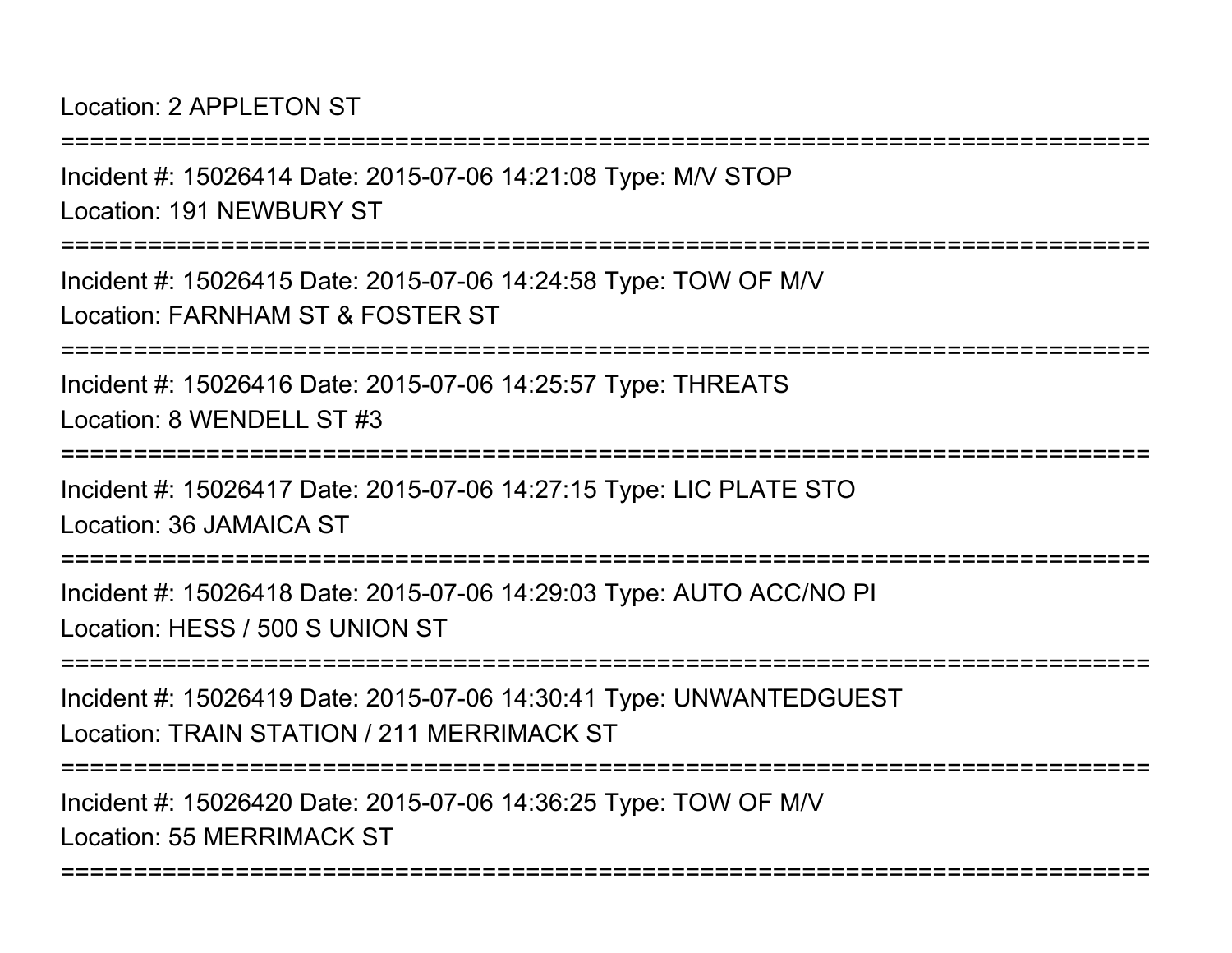#### Location: GREATER LAWRENCE FAMILY HEALTH / 150 PARK ST

===========================================================================Incident #: 15026422 Date: 2015-07-06 14:56:22 Type: STOL/MV/PASLocation: 72 UNION ST===========================================================================

Incident #: 15026423 Date: 2015-07-06 15:09:26 Type: MISSING PERSLocation: 59 BROOK ST

===========================================================================

Incident #: 15026424 Date: 2015-07-06 15:15:46 Type: MAL DAMAGELocation: 220 CARLETON ST

===========================================================================

Incident #: 15026425 Date: 2015-07-06 15:35:52 Type: ANIMAL COMPLLocation: JOSE ROBINSON BARBER SHOP / 105 AMES ST

===============

Incident #: 15026426 Date: 2015-07-06 15:51:17 Type: M/V STOPLocation: BENNINGTON ST & BROMFIELD ST

===========================================================================

Incident #: 15026427 Date: 2015-07-06 16:02:37 Type: M/V STOPLocation: BENNINGTON ST & BROMFIELD ST

===========================================================================

===========================================================================

Incident #: 15026428 Date: 2015-07-06 16:03:42 Type: SUS PERS/MVLocation: WEST STREET AUTO / 136 WEST ST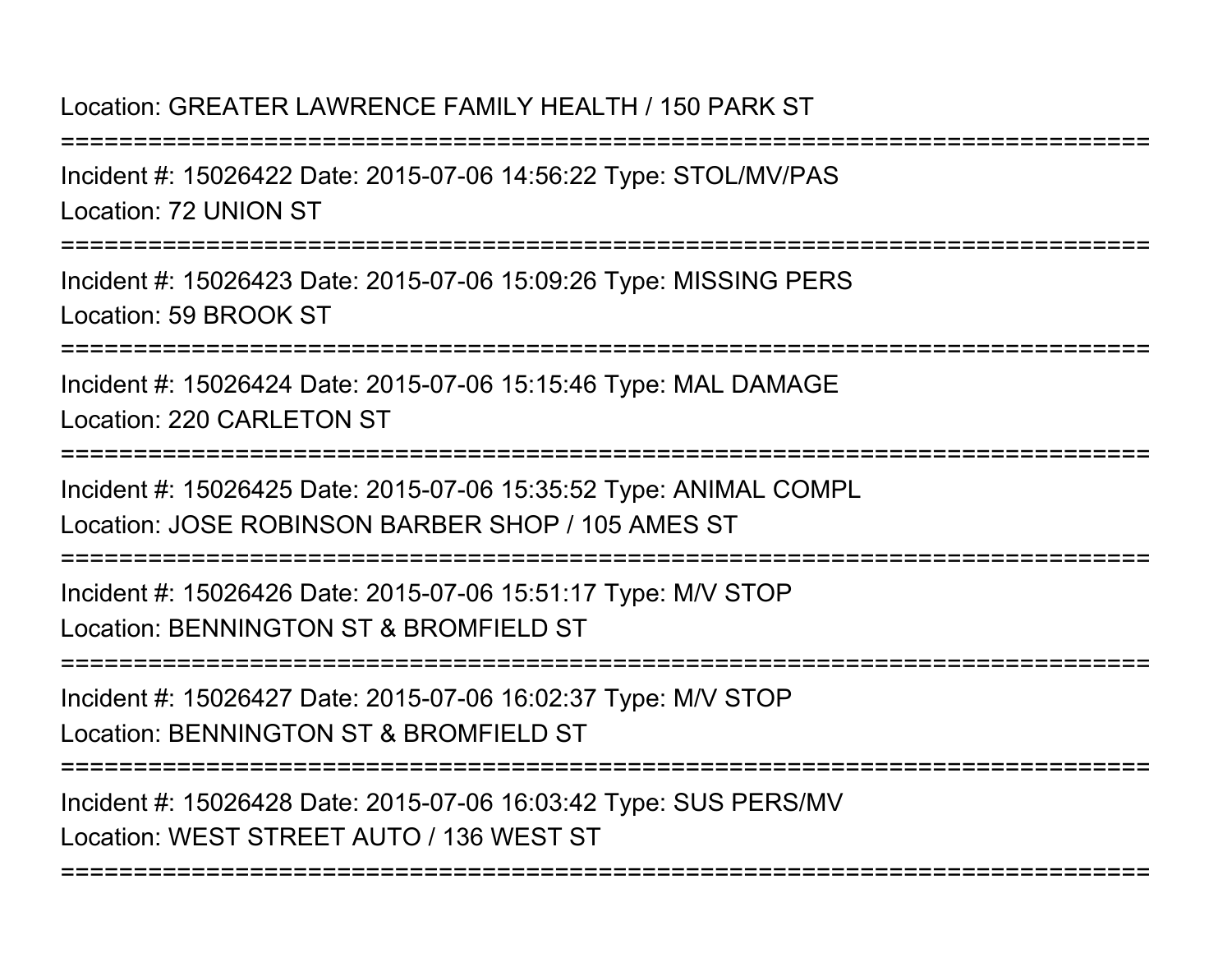Location: 201 ESSEX ST

Incident #: 15026430 Date: 2015-07-06 16:04:48 Type: AUTO ACC/NO PILocation: FAMILY POOLS / 70 S BROADWAY

===========================================================================

===========================================================================

Incident #: 15026432 Date: 2015-07-06 16:07:25 Type: INVESTIGATIONLocation: ARCHER AUTO CO / 30 ARCHER

===========================================================================

Incident #: 15026431 Date: 2015-07-06 16:07:49 Type: STOLEN PROPLocation: ARCHER AUTO CO / null

===========================================================================

Incident #: 15026433 Date: 2015-07-06 16:08:56 Type: M/V STOPLocation: HAMPSHIRE ST & TREMONT ST

===========================================================================

Incident #: 15026434 Date: 2015-07-06 16:15:05 Type: M/V STOPLocation: BROADWAY & TREMONT ST

===========================================================================

Incident #: 15026435 Date: 2015-07-06 16:16:29 Type: SUS PERS/MVLocation: 15 N BOYLSTON ST

===========================================================================

===========================================================================

Incident #: 15026436 Date: 2015-07-06 16:24:05 Type: SUS PERS/MVLocation: JEFFERSON ST & S BOWDOIN ST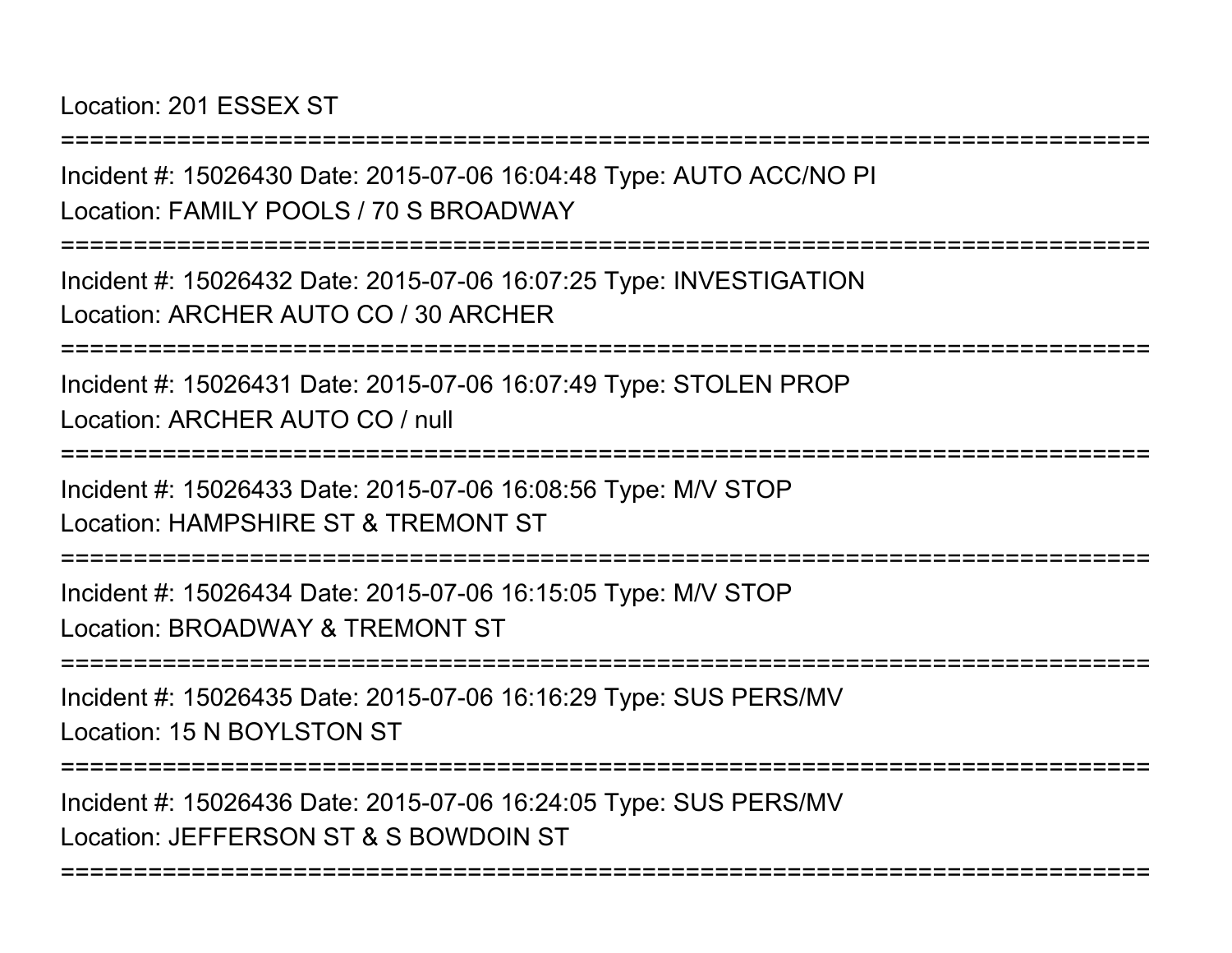Location: 283 PROSPECT ST

===========================================================================

Incident #: 15026438 Date: 2015-07-06 16:56:24 Type: SUS PERS/MVLocation: FERRY ST & LINEHAN ST

===========================================================================

Incident #: 15026439 Date: 2015-07-06 16:59:01 Type: SUS PERS/MVLocation: ARLINGTON ST & BROADWAY

===========================================================================

Incident #: 15026440 Date: 2015-07-06 17:06:03 Type: HIT & RUN M/VLocation: 46 BRADFORD ST

===========================================================================

Incident #: 15026441 Date: 2015-07-06 17:19:20 Type: INVESTIGATIONLocation: 140 FARNHAM ST

===============

Incident #: 15026442 Date: 2015-07-06 17:36:43 Type: M/V STOPLocation: BROADWAY & CROSS ST

===========================================================================

Incident #: 15026443 Date: 2015-07-06 17:39:58 Type: B&E/PROGLocation: 321 F HAVERHILL ST FL 1

===========================================================================

===========================================================================

Incident #: 15026444 Date: 2015-07-06 17:55:36 Type: MISSING PERSLocation: 44 IRENE ST FL 2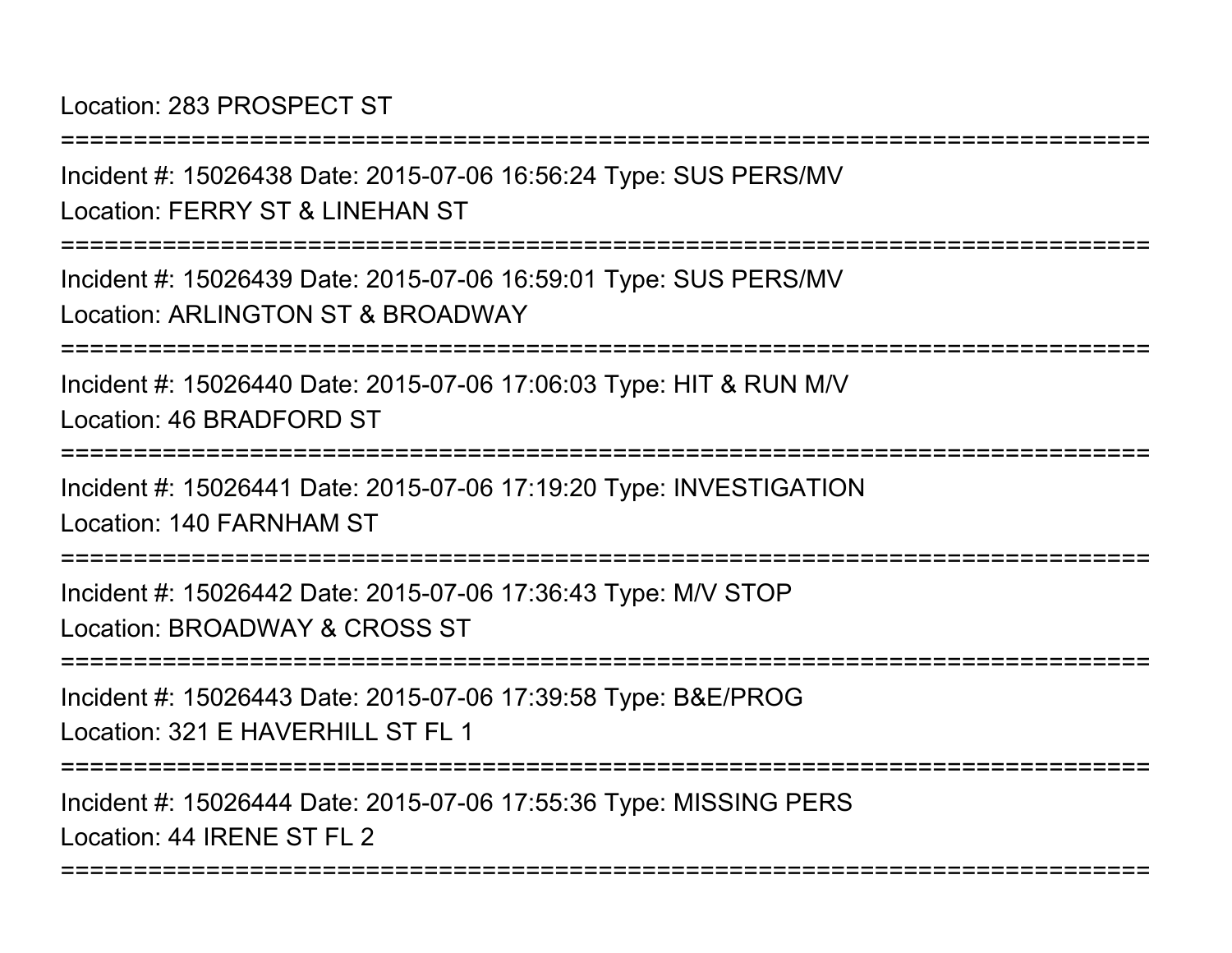Location: 10 RIVERVIEW PL

Incident #: 15026446 Date: 2015-07-06 18:04:27 Type: ALARM/HOLDLocation: RESD; RUBELYS FLORES978-332-4613 / 278 HIGH ST

===========================================================================

===========================================================================

Incident #: 15026447 Date: 2015-07-06 18:07:45 Type: ALARM/BURGLocation: SO LAW EAST / 165 CRAWFORD ST

===========================================================================

Incident #: 15026448 Date: 2015-07-06 18:08:52 Type: A&B PASTLocation: 68 MECHANIC

===========================================================================

Incident #: 15026449 Date: 2015-07-06 18:39:18 Type: DISABLED MVLocation: 0 BROADWAY

==================

Incident #: 15026450 Date: 2015-07-06 18:40:23 Type: DISTURBANCELocation: 11 LAWRENCE ST

===========================================================================

Incident #: 15026451 Date: 2015-07-06 18:41:07 Type: ASSIST FIRELocation: 111 S UNION ST

===========================================================================

===========================================================================

Incident #: 15026452 Date: 2015-07-06 18:43:10 Type: LOST PROPERTYLocation: BROADWAY & PARK ST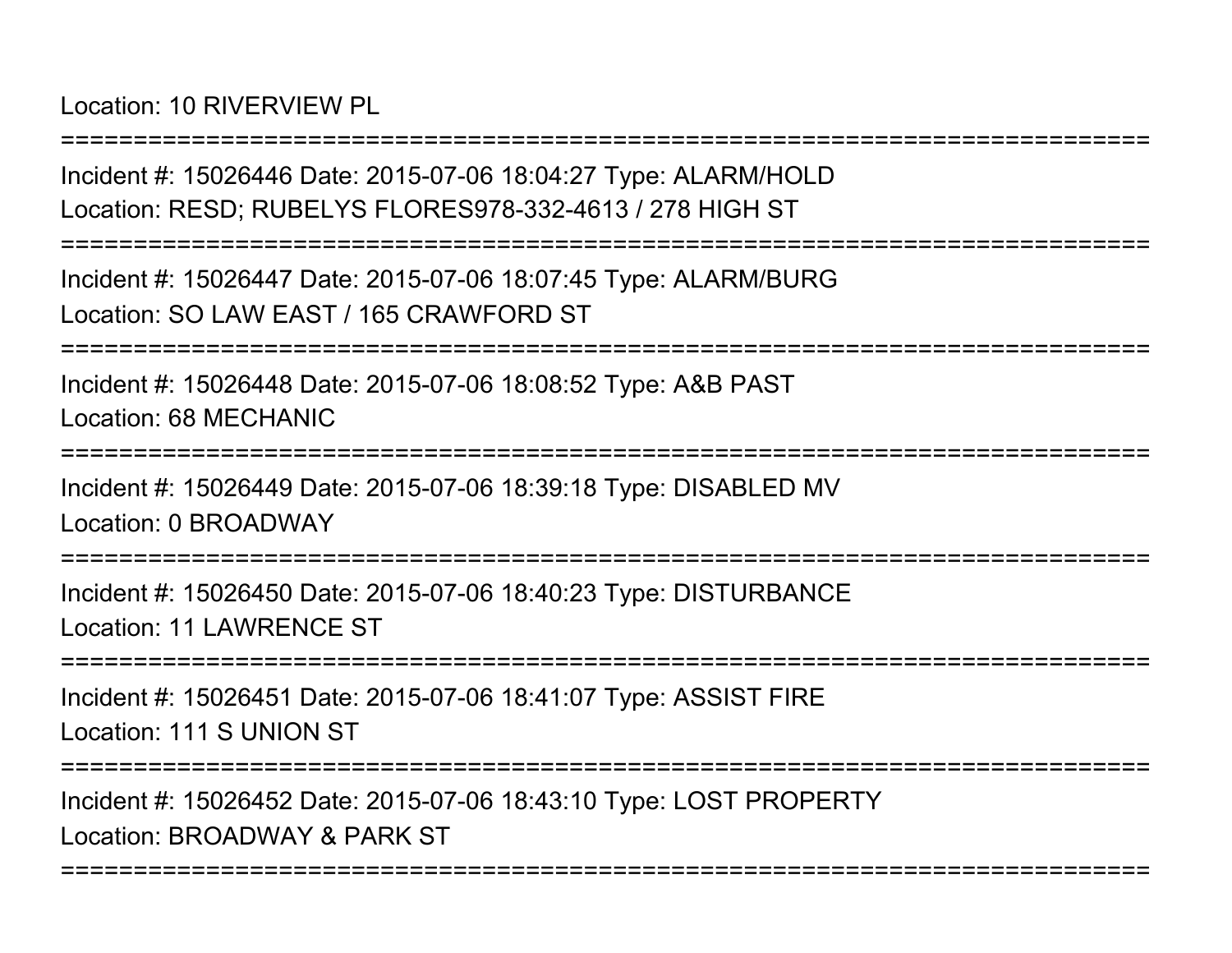Location: 110 FARNHAM ST

===========================================================================Incident #: 15026454 Date: 2015-07-06 18:51:53 Type: M/V STOPLocation: CENTRAL BRIDGE / 0 MERRIMACK ST===========================================================================Incident #: 15026455 Date: 2015-07-06 18:55:40 Type: M/V STOPLocation: 150 COMMON ST===========================================================================Incident #: 15026456 Date: 2015-07-06 19:02:30 Type: M/V STOPLocation: ESSEX ST & HAMPSHIRE ST===========================================================================Incident #: 15026457 Date: 2015-07-06 19:05:19 Type: SUS PERS/MVLocation: 14 STEINER ST===========================================================================Incident #: 15026458 Date: 2015-07-06 19:15:49 Type: INVEST CONTLocation: 120 NEWTON ST===========================================================================Incident #: 15026459 Date: 2015-07-06 19:18:28 Type: M/V STOPLocation: 101 AMESBURY ST===========================================================================Incident #: 15026460 Date: 2015-07-06 19:27:19 Type: SUS PERS/MVLocation: FALLS BRIDGE / null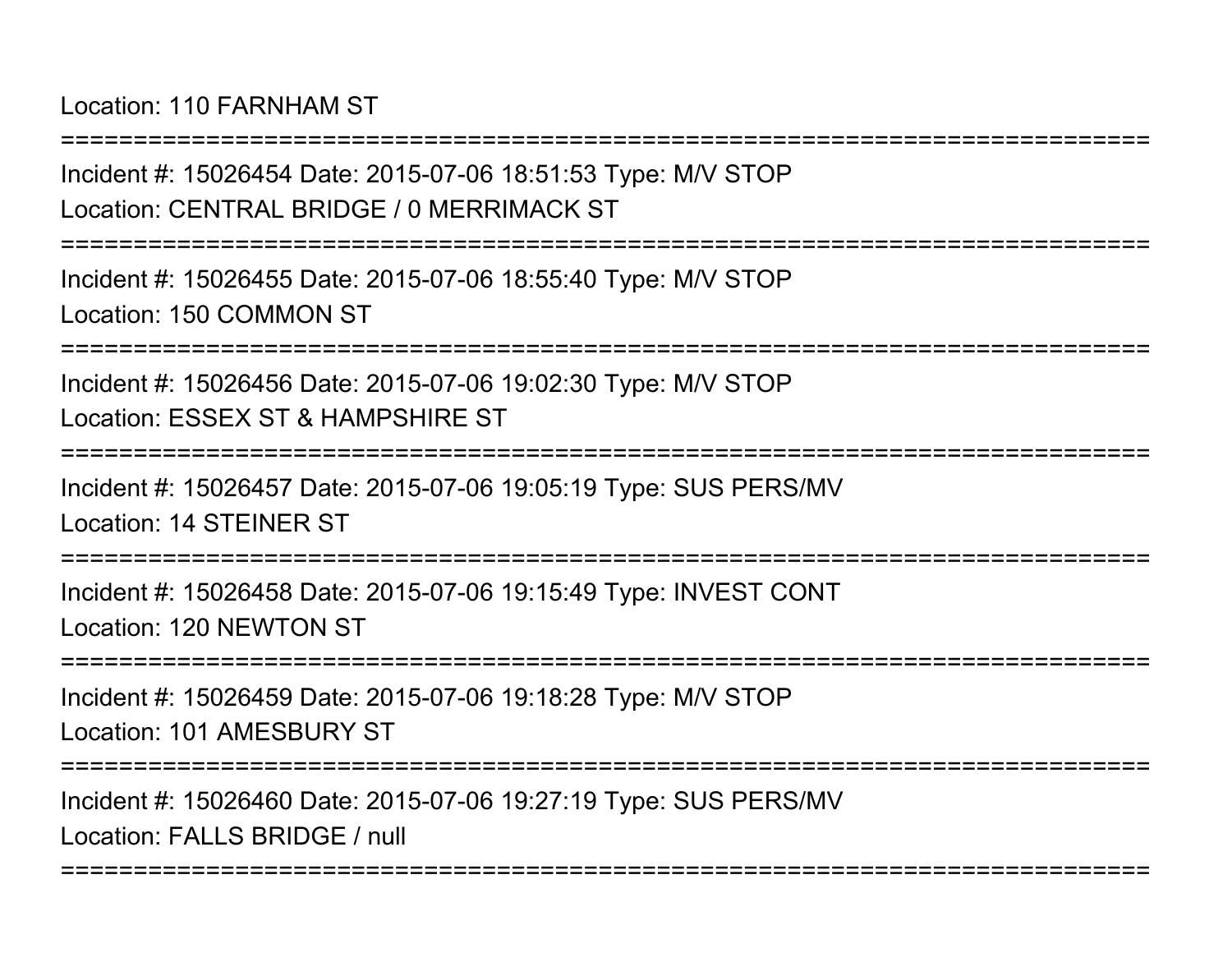Location: 34 SHAW ST

Incident #: 15026462 Date: 2015-07-06 20:03:16 Type: M/V STOPLocation: 370 AMES ST

===========================================================================

===========================================================================

Incident #: 15026463 Date: 2015-07-06 20:09:06 Type: SUS PERS/MVLocation: MERRIMACK ST

===========================================================================

Incident #: 15026464 Date: 2015-07-06 20:24:28 Type: CK WELL BEINGLocation: 490 HAMPSHIRF ST #606 FL 6

===========================================================================

Incident #: 15026465 Date: 2015-07-06 20:25:37 Type: SHOTS FIREDLocation: 32 WATER ST

**================** 

Incident #: 15026466 Date: 2015-07-06 20:41:05 Type: AUTO ACC/UNK PILocation: BRADFORD ST & BROADWAY

===========================================================================

Incident #: 15026467 Date: 2015-07-06 20:44:17 Type: 209A/VIOLATIONLocation: 8 GRACE TER

===========================================================================

===========================================================================

Incident #: 15026468 Date: 2015-07-06 21:07:31 Type: M/V STOPLocation: MERRIMACK ST & S BROADWAY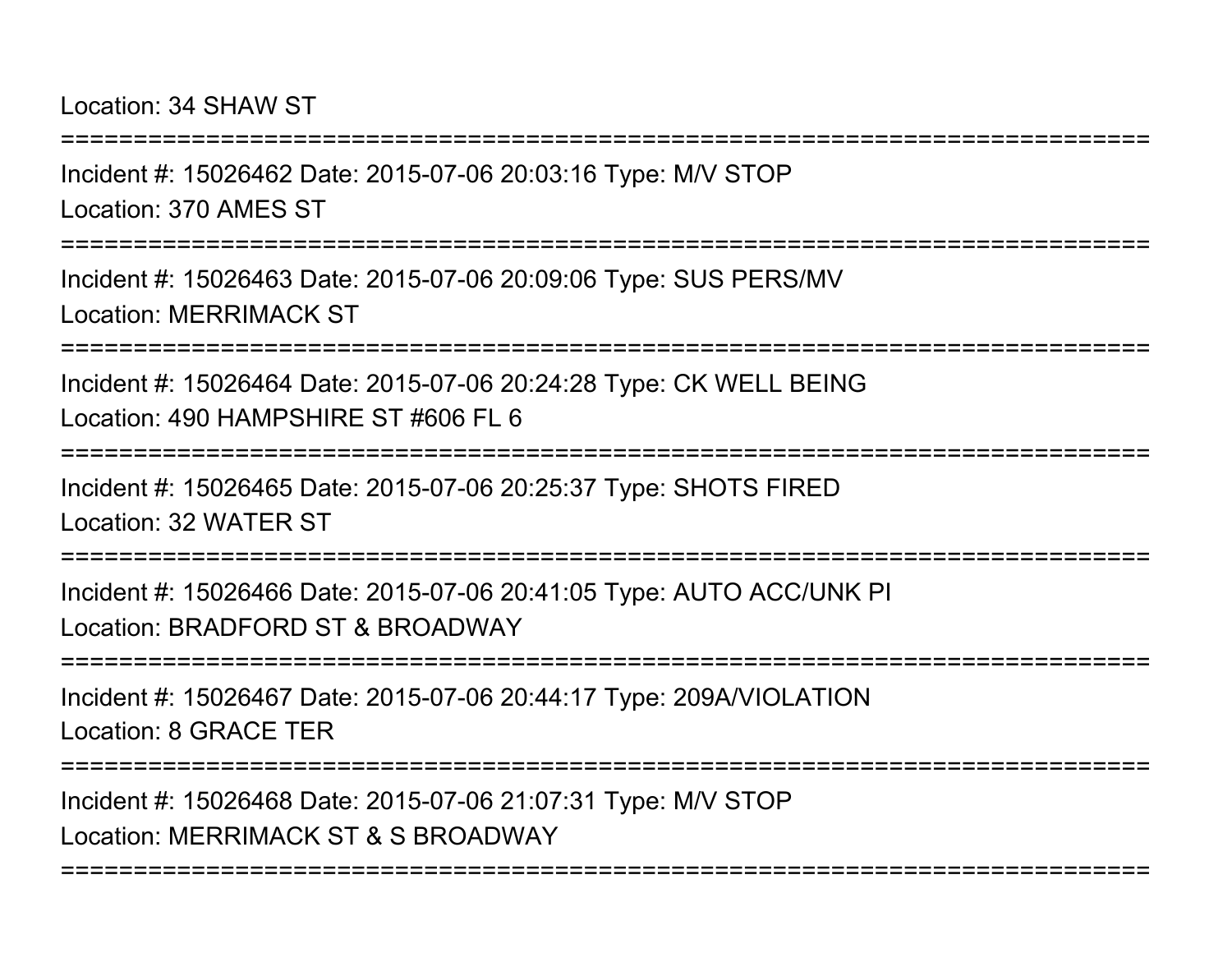#### Location: FERNANDEZ BEAUTY SALON / 402 BROADWAY #1

Incident #: 15026470 Date: 2015-07-06 21:21:27 Type: FIRE WORKSLocation: E HAVERHILL ST & PROSPECT ST

===========================================================================

===========================================================================

Incident #: 15026471 Date: 2015-07-06 21:21:57 Type: FIRE WORKSLocation: 88 PHILLIPS ST

===========================================================================

Incident #: 15026472 Date: 2015-07-06 21:24:26 Type: FIRE WORKSLocation: 107 WOODLAND ST

===========================================================================

Incident #: 15026473 Date: 2015-07-06 21:25:48 Type: FIRE WORKSLocation: HOWARD ST & PLATT ST

===========================================================================

Incident #: 15026474 Date: 2015-07-06 21:41:27 Type: ALARM/BURGLocation: RESD; ENEROLINA TAVERAS 978-4894441 / 80 SUNRAY ST

===========================================================================

Incident #: 15026475 Date: 2015-07-06 22:33:39 Type: LARCENY/PASTLocation: 137 LAWRENCE ST

===========================================================================

Incident #: 15026476 Date: 2015-07-06 22:41:50 Type: HIT & RUN M/VLocation: 24 FOSTER ST #2